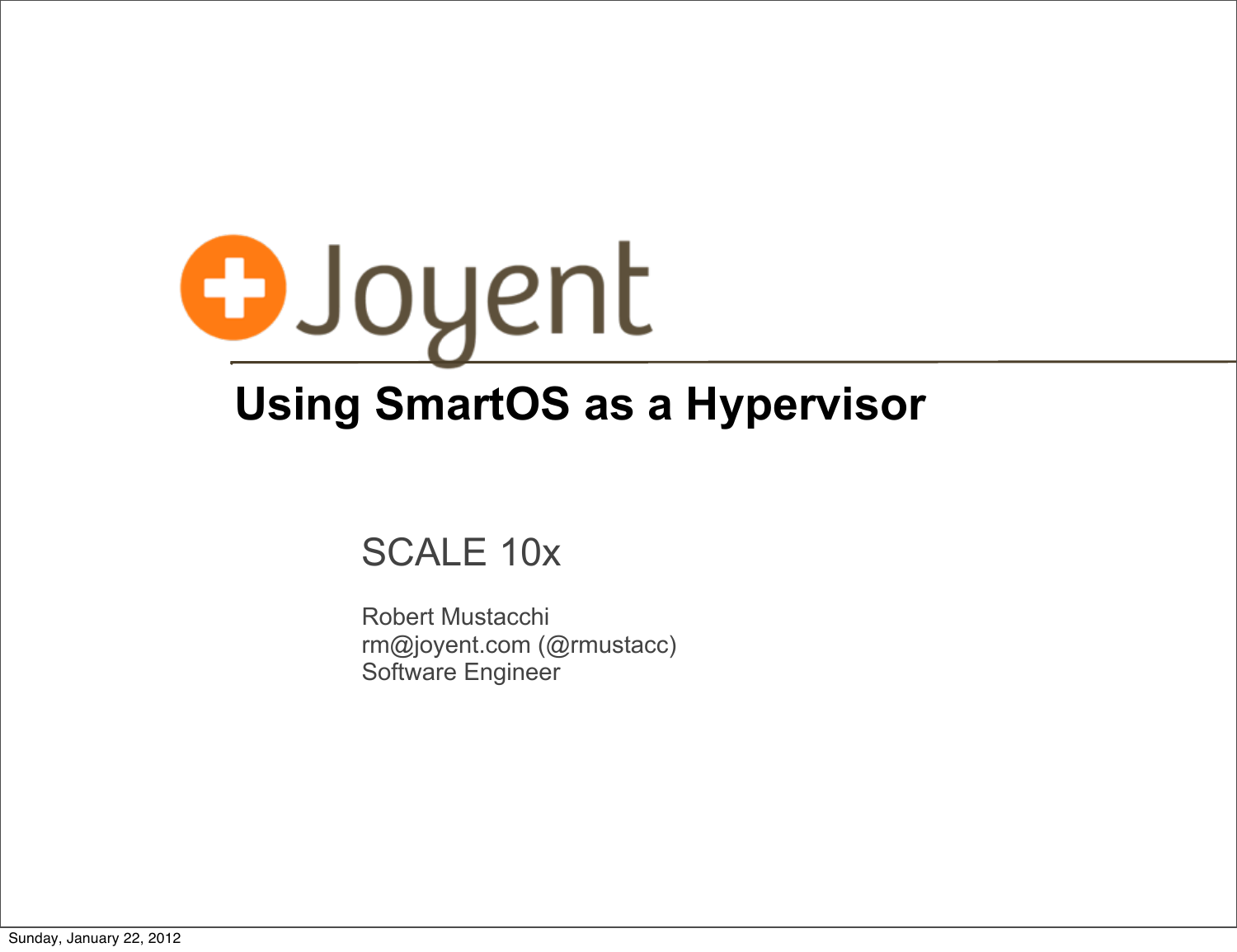

- Solaris heritage
	- Zones OS level virtualization
	- Crossbow virtual NICs
	- ZFS pooled storage, data integrity
	- DTrace production safe Dynamic Tracing
- Hypervisor Focus
	- Core OS image booted from external media
	- Persist user data and minimal convenience config
	- Tools to simplify management
- KVM Hardware Virtualization
- Open Source distribution of illumos
- illumos is the successor of OpenSolaris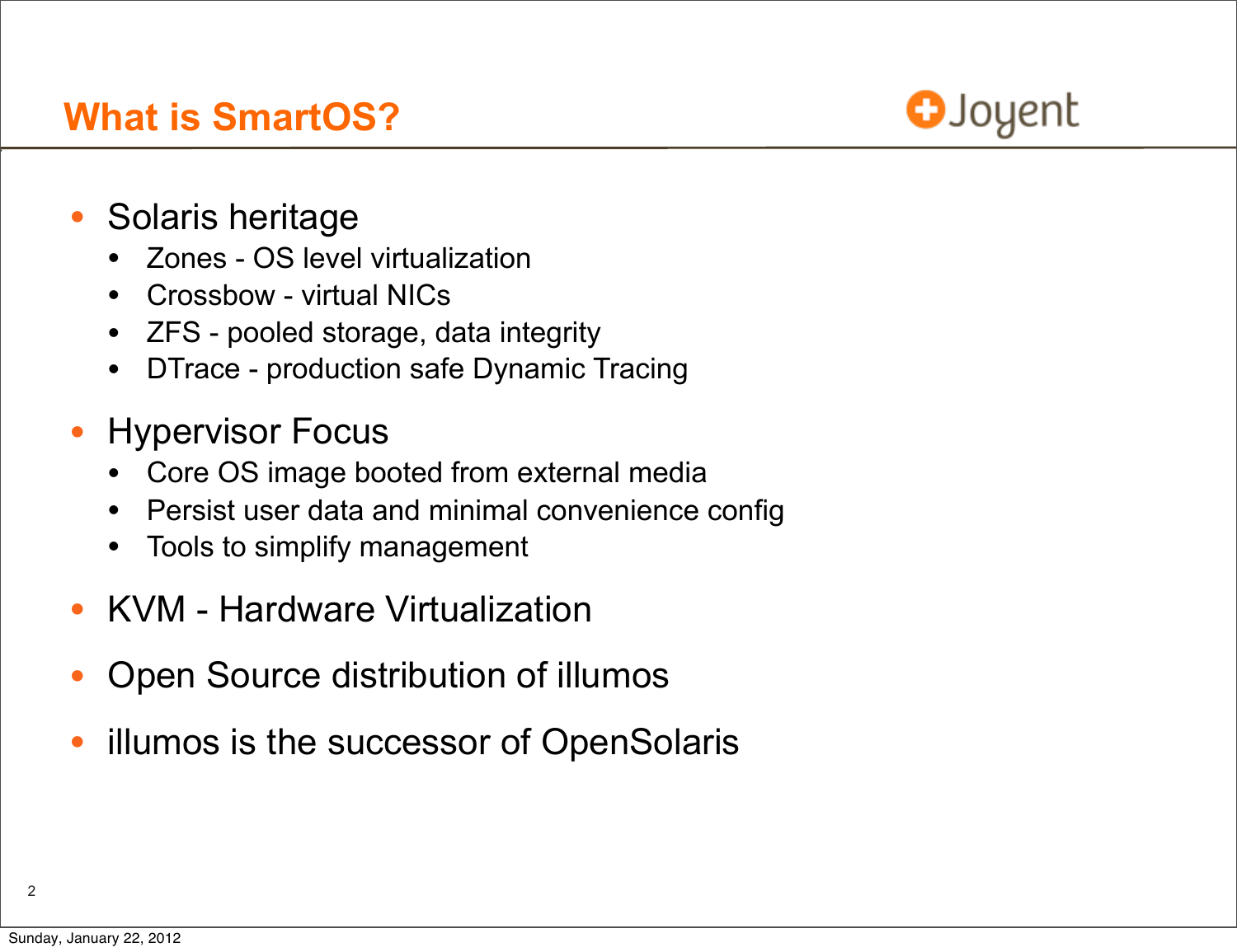# **Zones - OS Level Virtualization**



- A zone is an entirely self-managed container
	- Configure own users, disks, networking, services
	- Feels like a standalone OS
- **Isolation** 
	- Zones can't see each other
	- Global zone can inspect local zones
	- **Exclusive network stacks**
	- Filesystem isolation
- Resource Controls
	- Memory, Disk and Network I/O
	- CPU Shares and Caps
- **Privileges**
- Zone Brands
	- **Sparse**
	- Legacy support S10

3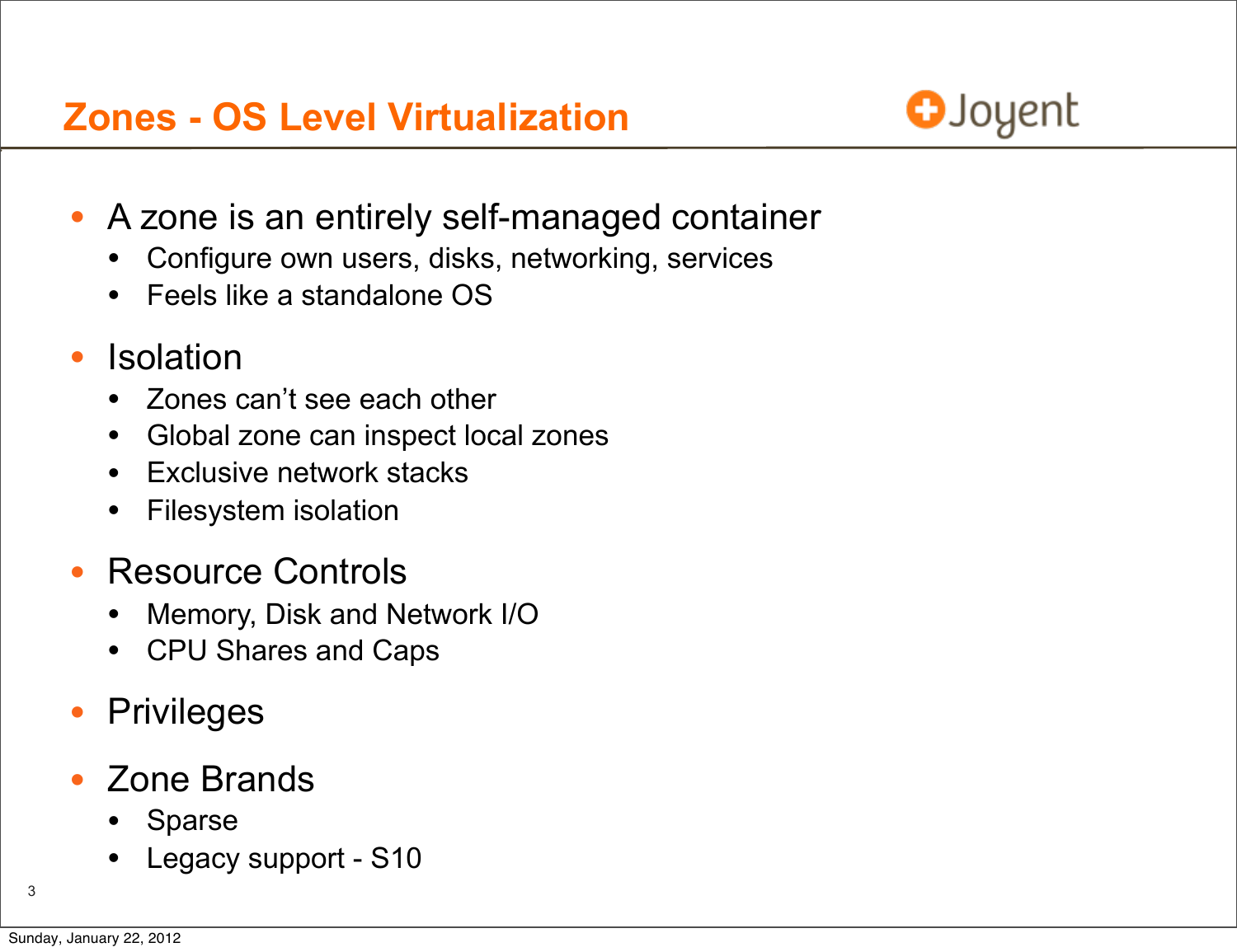

- Minimal overhead no hardware to emulate
- Share the same kernel higher density



• Allows for services in the global zone to inspect the others e.g. DTrace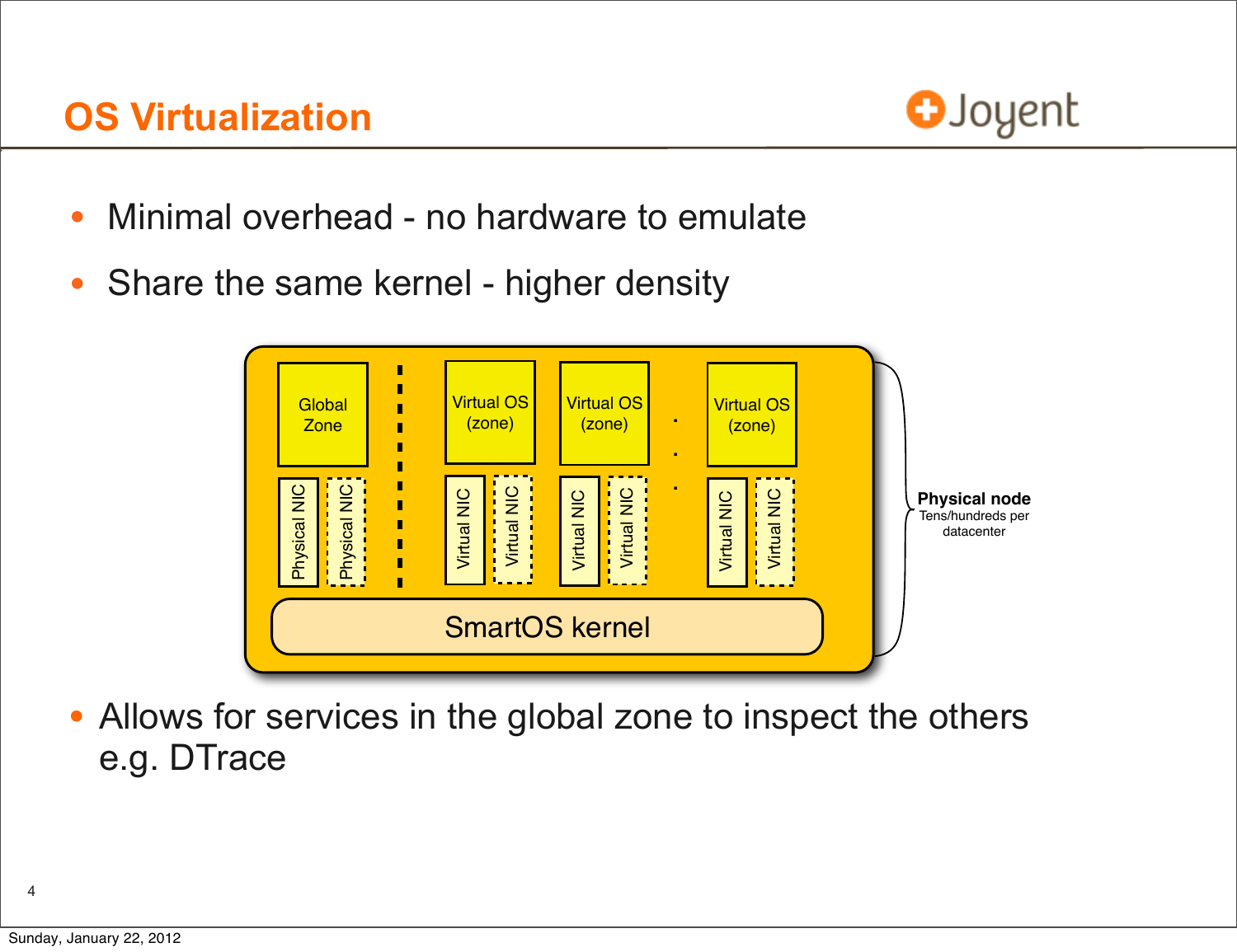#### **Crossbow - Virtual NICs**



- Create virtual NICs and virtual switches
- Connect VNICs to:
	- Physical NICs
	- Virtual switch
- Antispoof
	- MAC address
	- IP addresses
	- DHCP
- Bandwidth controls
- Simple as `dladm create-vnic -l igb0 foo0`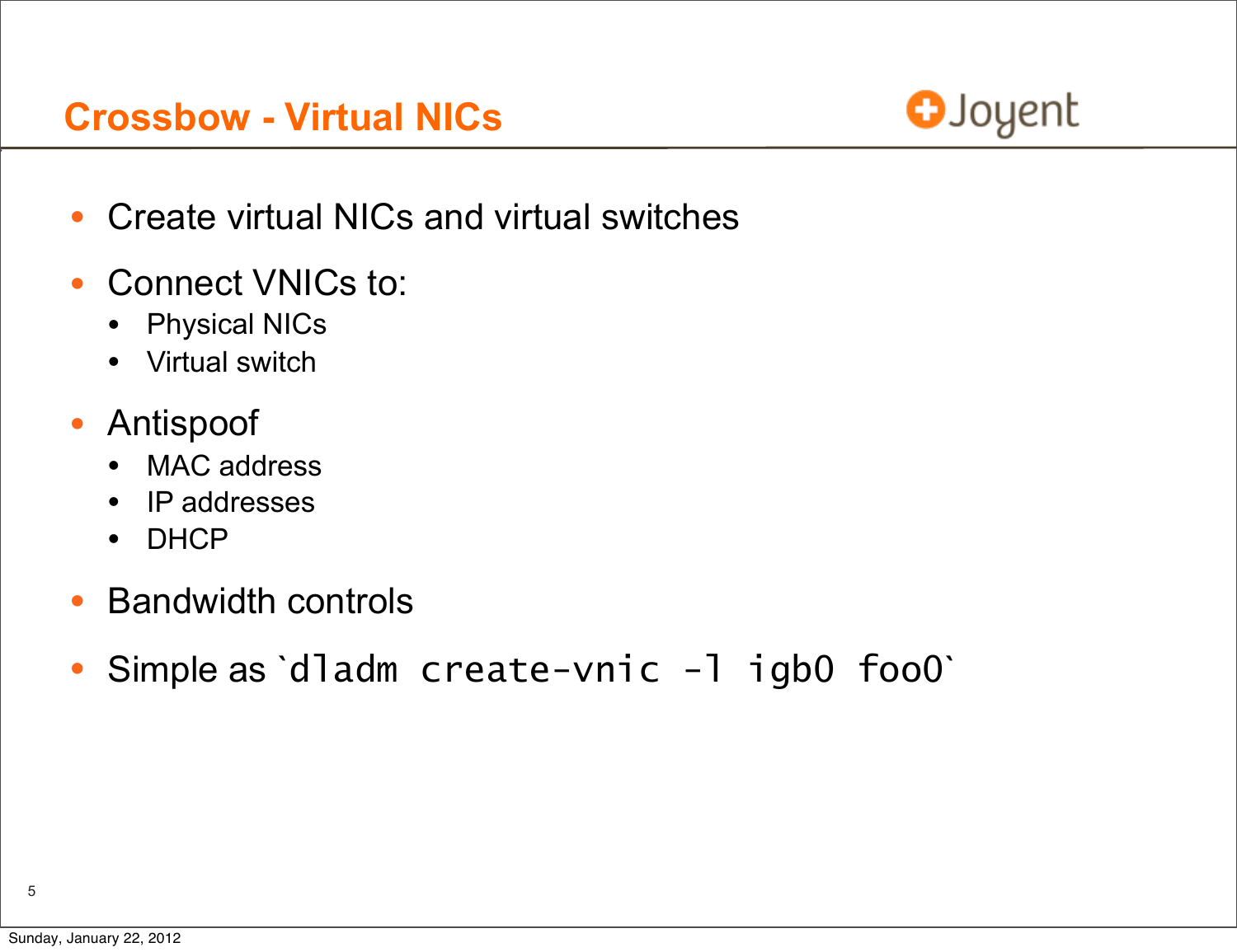## **ZFS - Using disks better**



- ZFS is a copy on write filesystem
- Pooled Storage
	- Don't have to guess your partition sizes
	- Managed in datasets
	- Quotas and reservations can be changed on the fly
	- zvols virtual block devices
- Multiple RAID options
	- RAID 1 (Mirroring)
	- RAID Z1, Z2, Z3 (Single, double, and triple parity)
	- RAID 0 (Striping)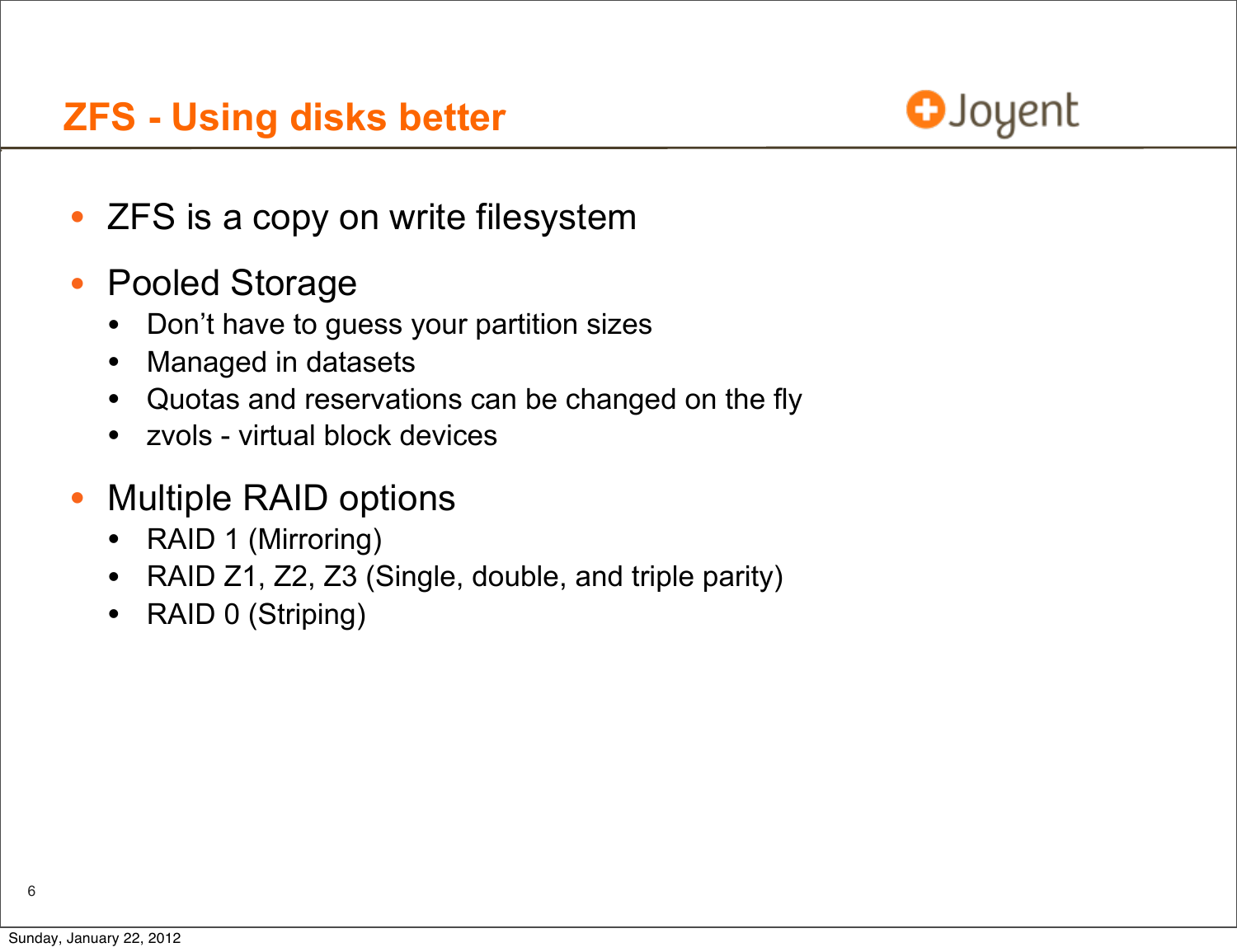## **ZFS - Using data better**



- Enterprise features built in
- 128-bit Checksums on everything
- Data Integrity
- Compression
- Deduplication
- Adaptive Replacement Cache
- Hybrid Storage
	- SLOG
	- L2ARC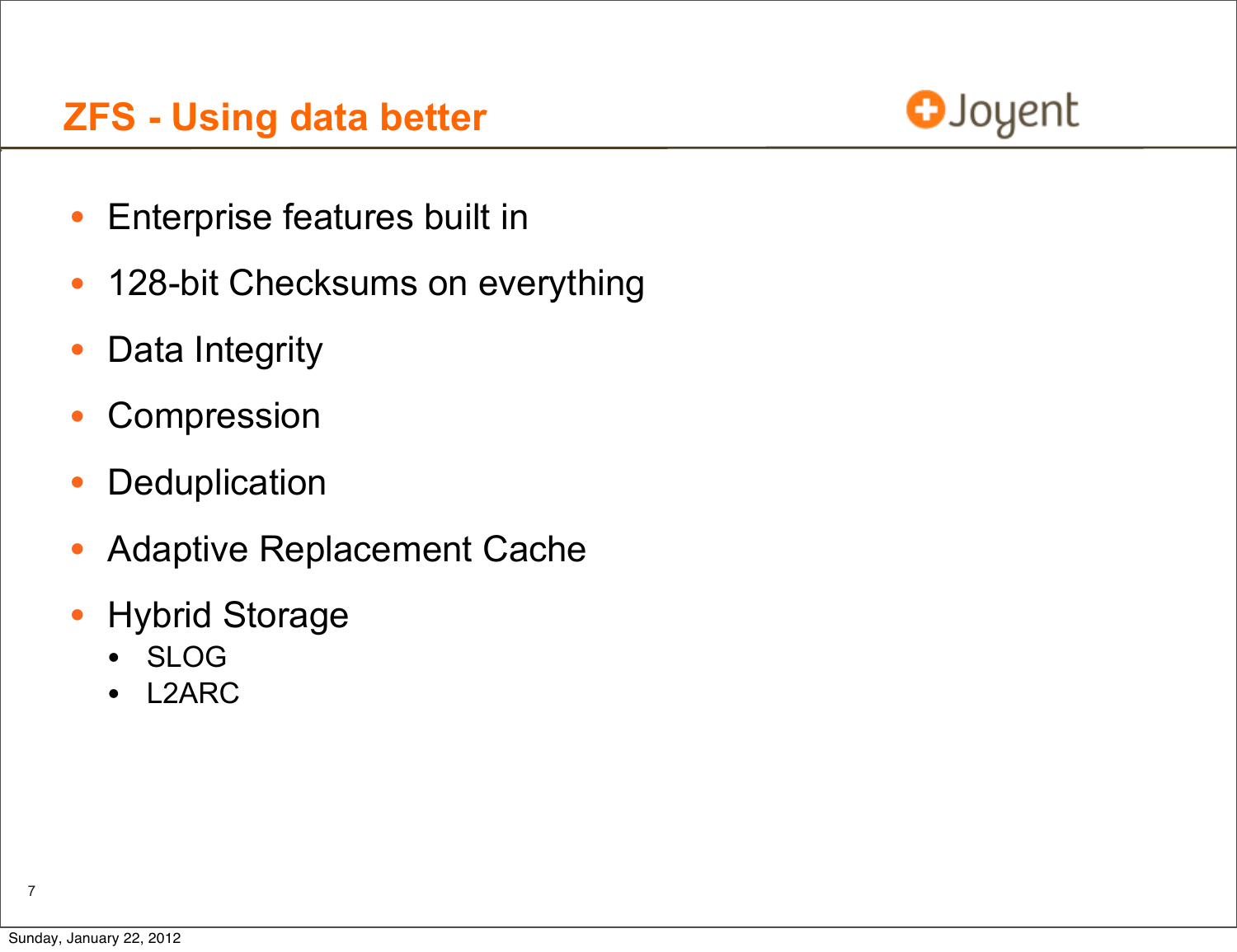#### **ZFS Snapshots and Clones**



- Snapshots are cheap to take
- You can clone a snapshot into a read/write copy

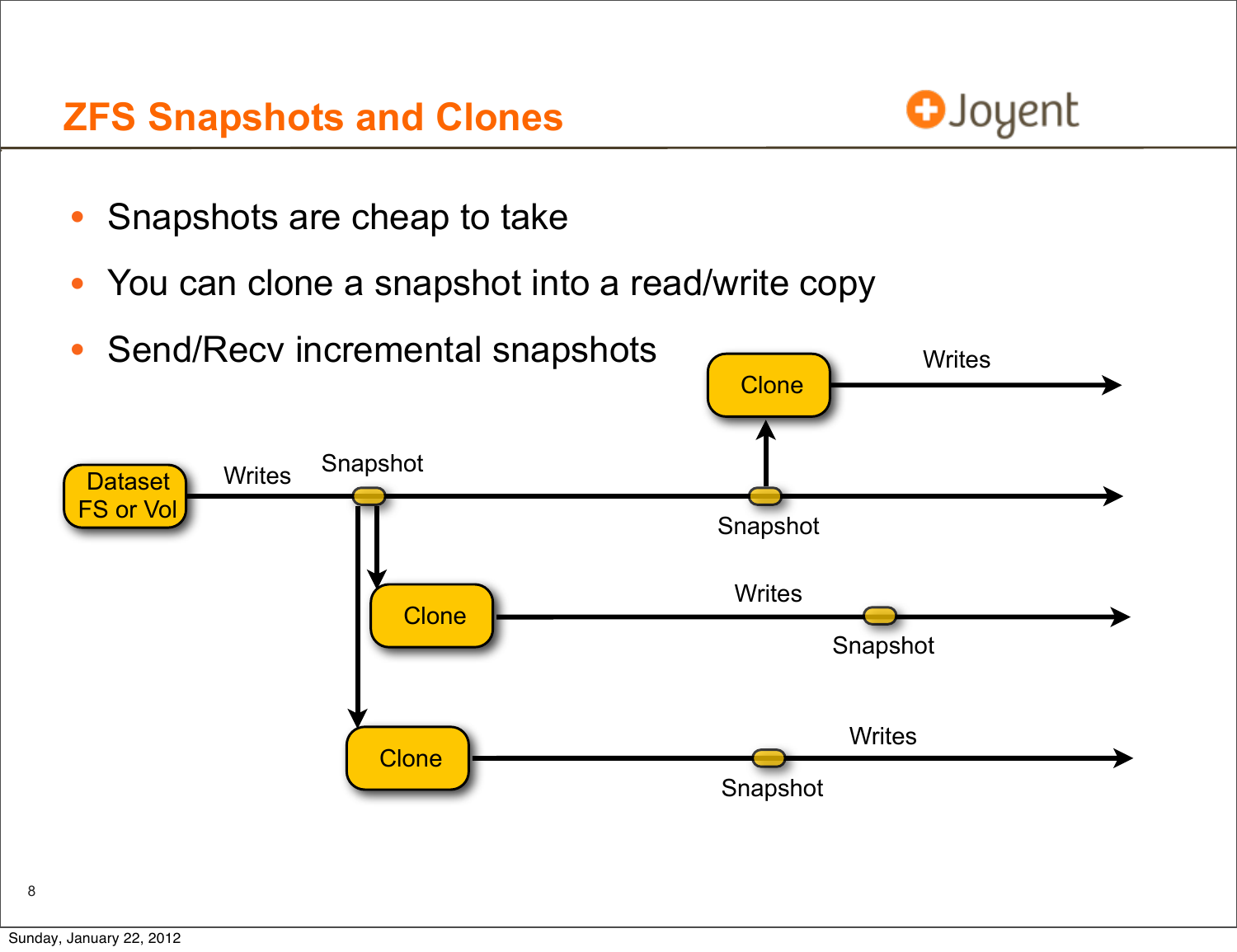## **DTrace**



- Dynamic instrumentation of production systems
	- Originally released in 2003 for Solaris 10, open-sourced in 2005
	- Available on SmartOS, illumos, and all other Solaris-derived systems
	- Available on Mac OS X, FreeBSD, QNX, and WIP on Linux, NetBSD, Sony Vita
- Supports static and dynamic probes in both userland and the kernel with arbitrary actions and predicates
- Aggregates data in the kernel
	- Allows us to support high numbers of events per second
- Designed to be safe for production use from the get go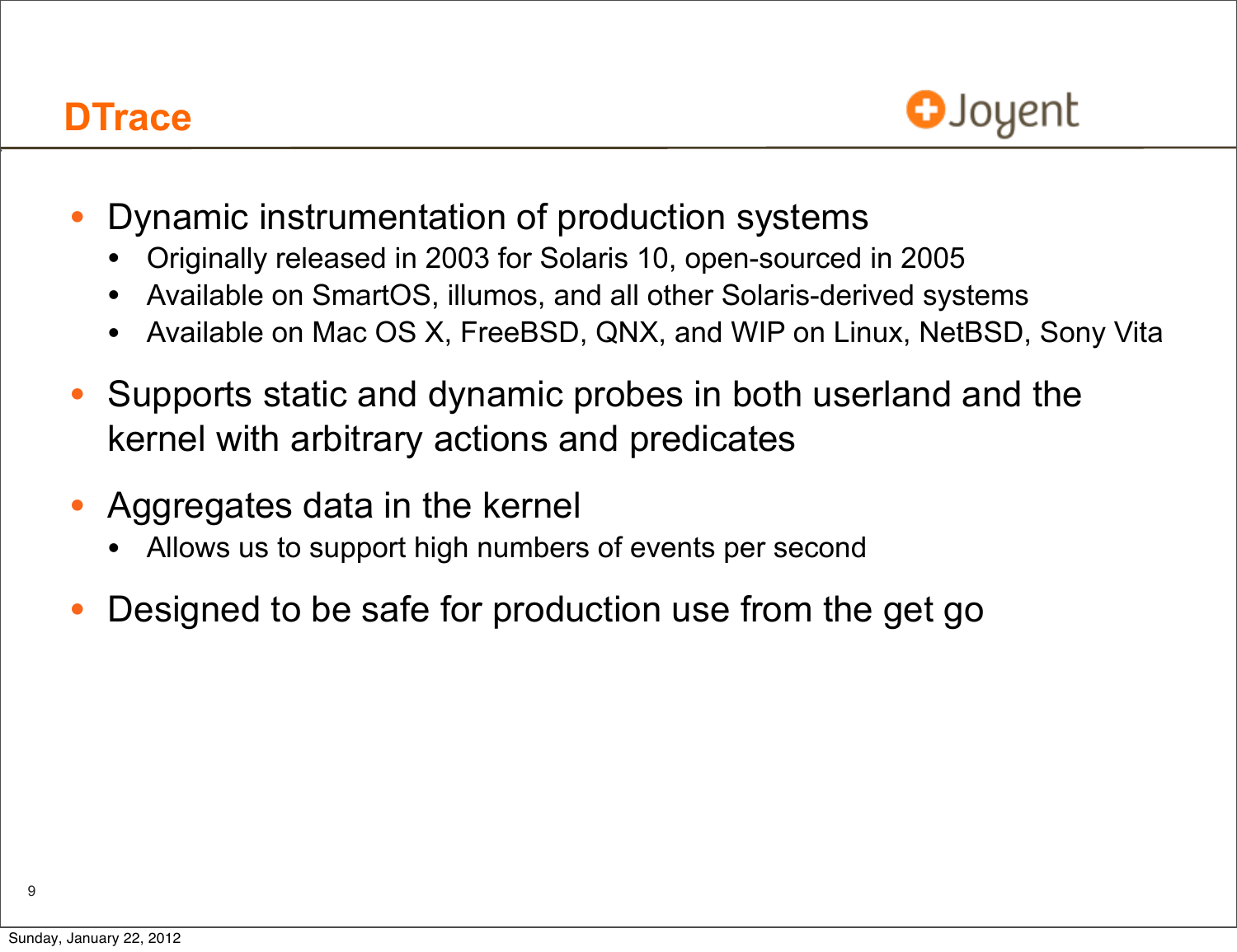

• MySQL query latency can be measured with a (long) one-liner:

```
# dtrace -n '
mysql*:::query-start { self->start = timestamp; } mysql*:::query-done /self->start/ { 
 \ell["nanoseconds"] = quantize(timestamp - self->start);
 self->start = 0;}'
```
nanoseconds

| value    | Distribution      | count       |
|----------|-------------------|-------------|
| 1024     |                   | $\mathbf 0$ |
| 2048     |                   | 16          |
| 4096     | e                 | 93          |
| 8192     |                   | 19          |
| 16384    | @@@               | 232         |
| 32768    | @ @               | 172         |
| 65536    | <b>@@@@@@</b>     | 532         |
| 131072   | 00000000000000000 | 1513        |
| 262144   | @@@@@             | 428         |
| 524288   | @@@               | 258         |
| 1048576  | e                 | 127         |
| 2097152  | e                 | 47          |
| 4194304  |                   | 20          |
| 8388608  |                   | 33          |
| 16777216 |                   | 9           |
| 33554432 |                   | $\mathbf 0$ |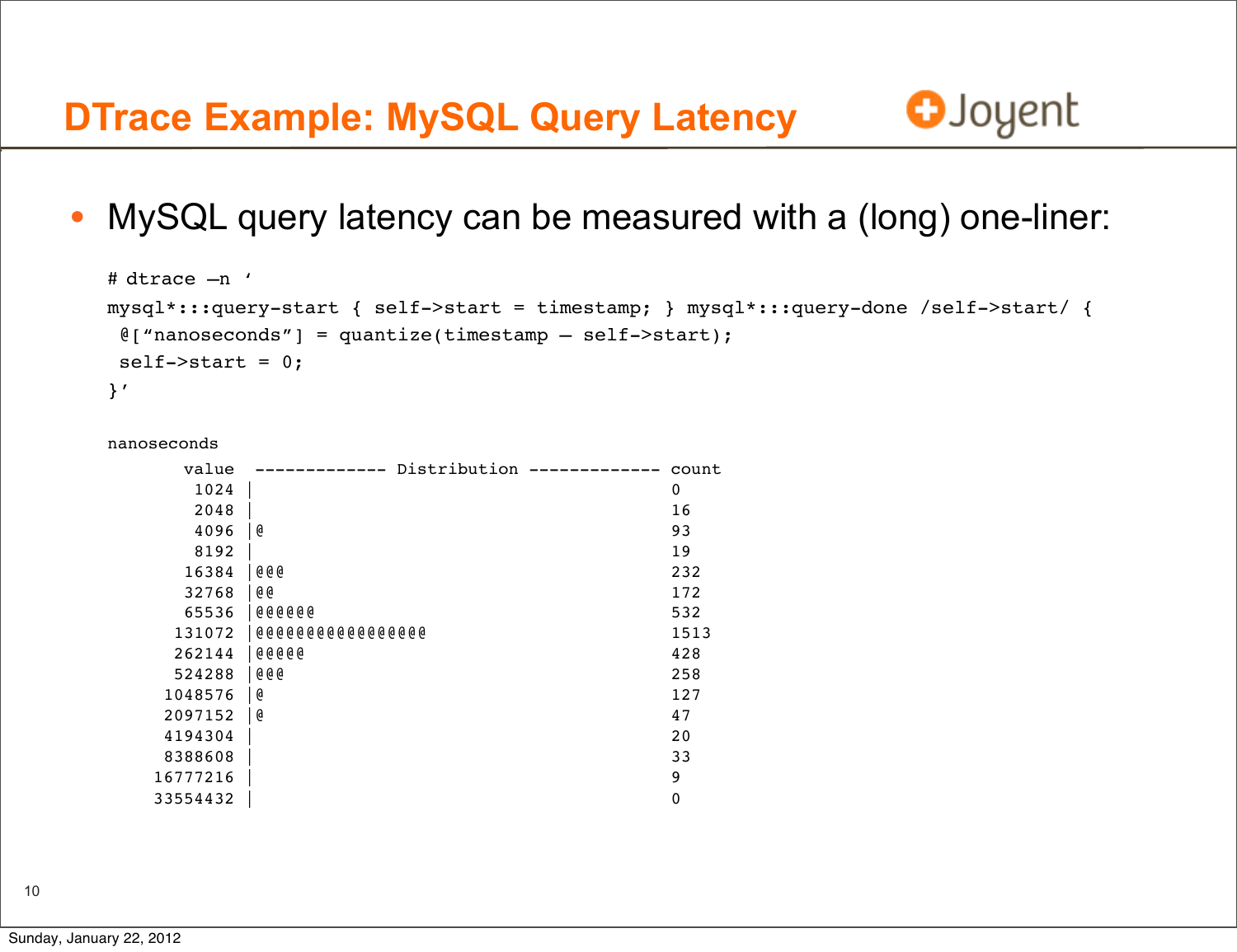

- Why?
	- People need to virtualize existing build out
	- Give flexibility to run other OSes
	- Still need all the other technology we talked about
- Joyent started the port in Fall of 2010 and released it at KVM Forum in August 2011
- Actively used in production in Joyent's Public Cloud
- Only Intel processors with EPT currently supported
	- Community working on AMD support (Josh Clulow, Rich Lowe, ...)
- Porting gotchas
	- Didn't find new bugs in KVM just self inflicted wounds
	- Duplicate PITs
	- Not properly saving per-CPU GSBASE
	- Not properly resetting FPU state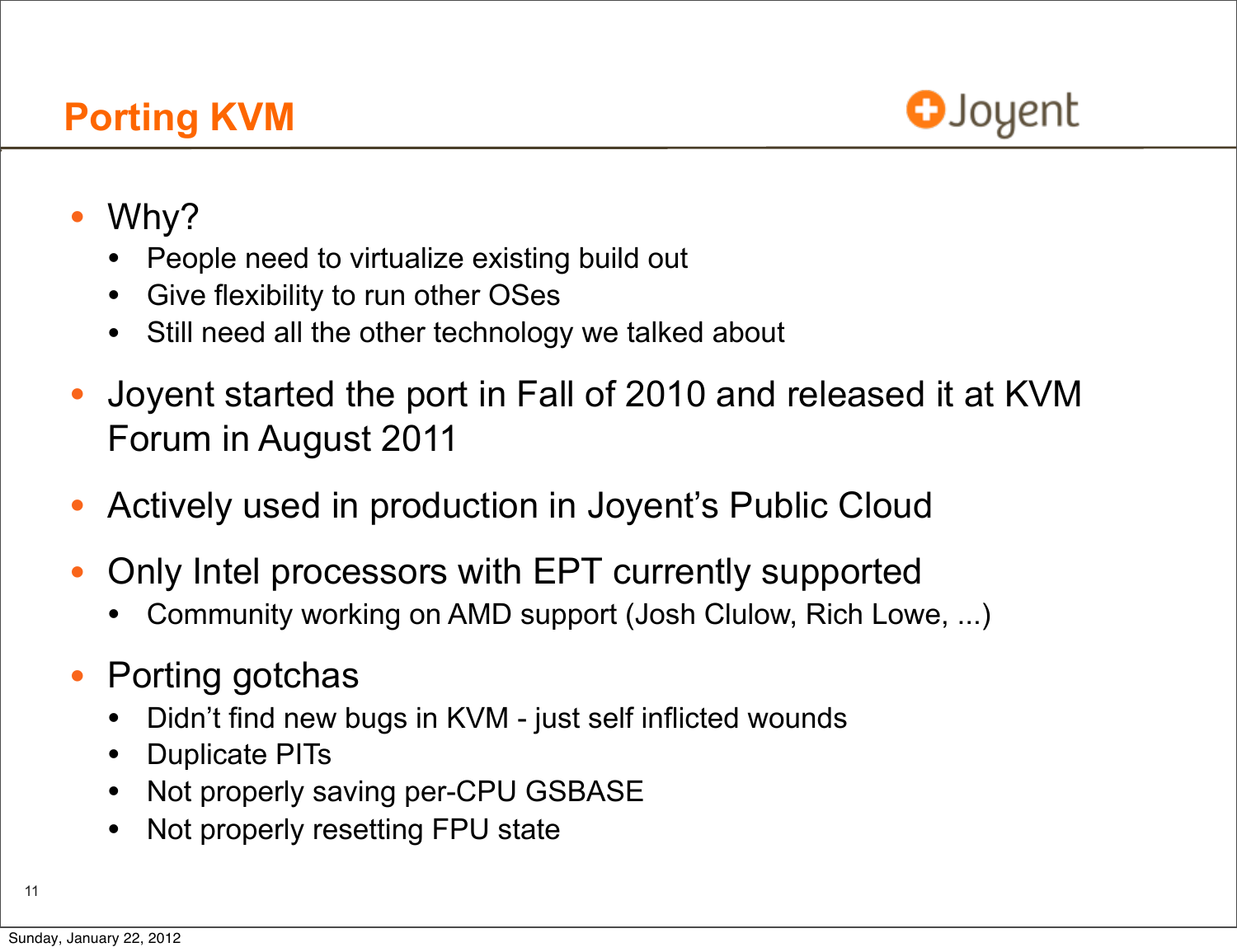

- Each QEMU instance is init in its own KVM branded zone
- Only kvm branded zones get /dev/kvm by default
- Zone reduces QEMU Attack surface
- Leverages zones features for isolation and limited privileges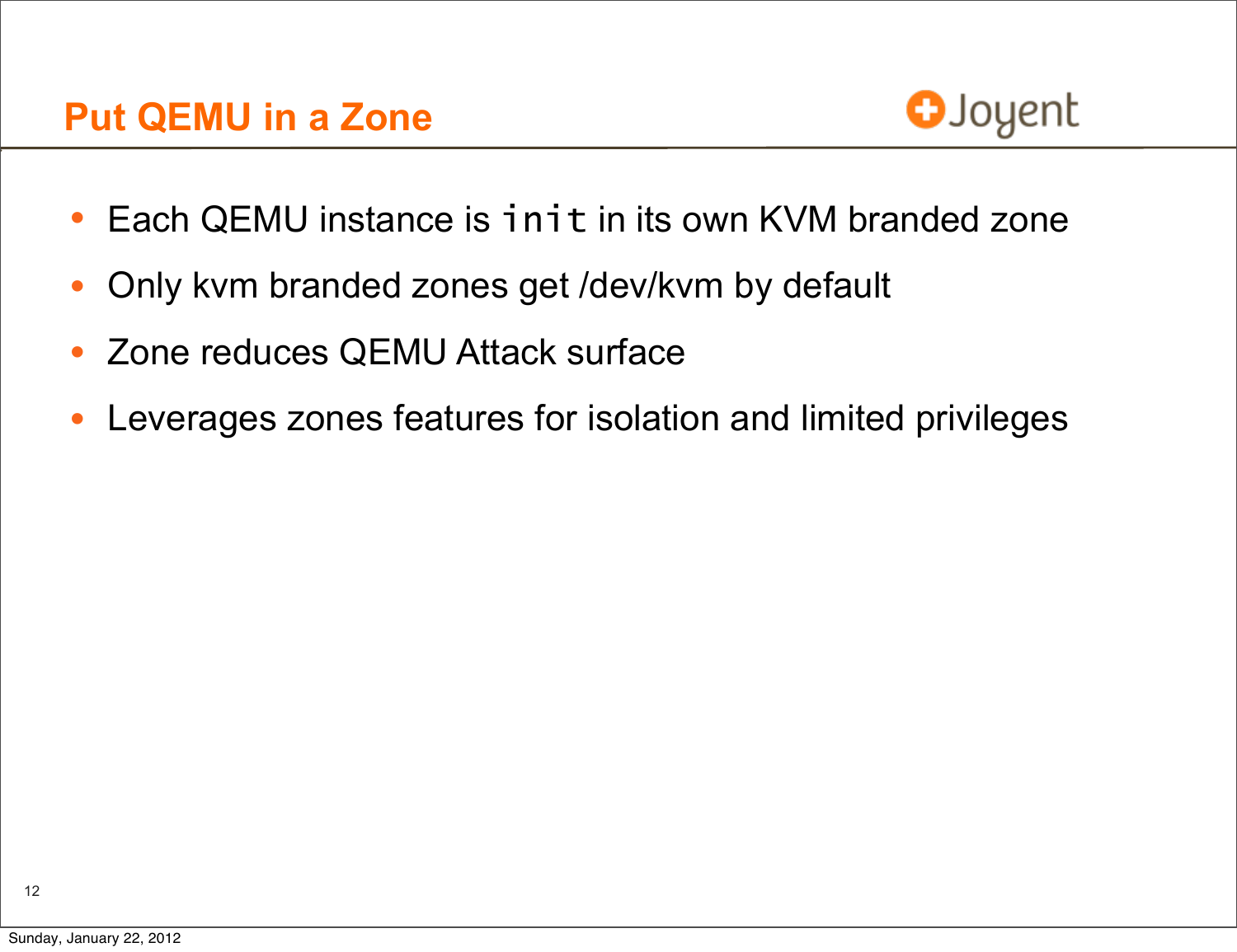

- Wrote a new QEMU network backend to use a VNIC
- Each NIC in the guest corresponds to a VNIC in the host
- VNIC backend has an optional DHCP server
- Antispoof is enabled by default
	- Portions of antispoof eliminated if not needed
- Enables insight into guest networking throughput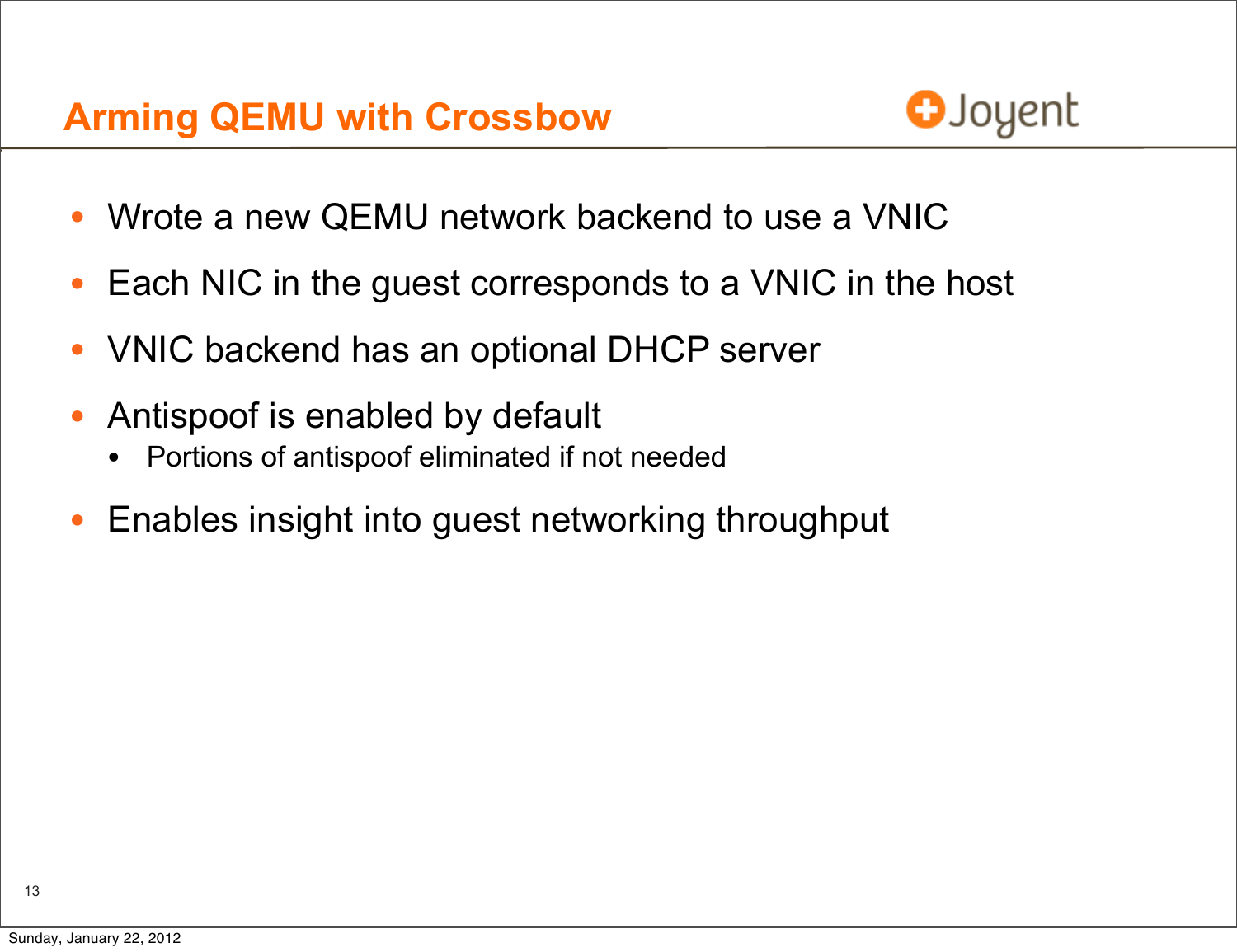

- Each disk in the guest is backed with a zvol (virtual block device)
- You can snapshot and rollback the zvols
- ARC can help with random reads, SLOG with synch writes
- Rapid provisioning through clones
	- Create a small basic golden install
	- Clone that for every provision
	- Create an empty data disk based on need
	- Less than one minute from provision to ping
	- This process is automated with vmadm(1M)
- Leverage ZFS send and receive for replication and backup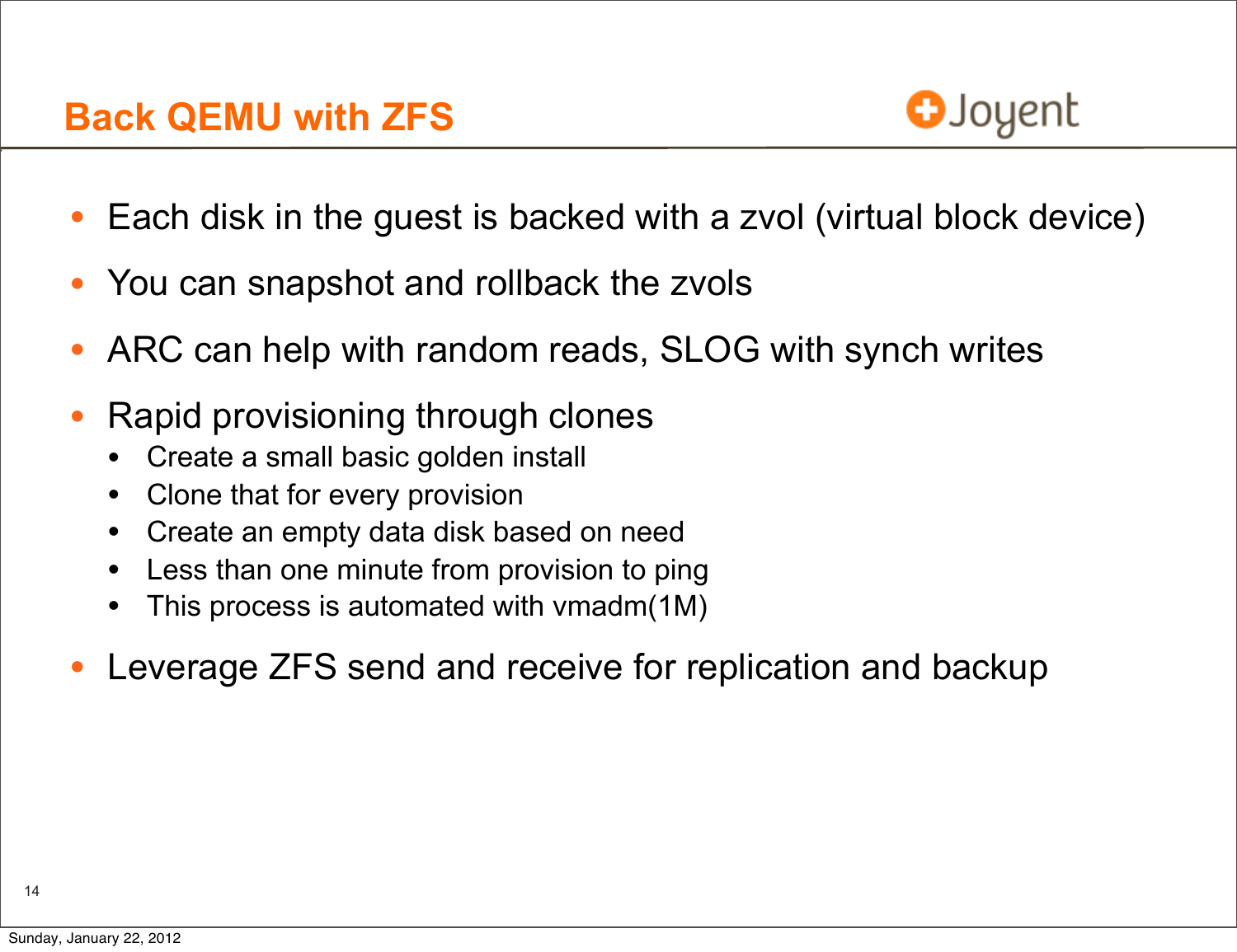#### **KVM meet DTrace**



- As of QEMU 0.14, QEMU has DTrace probes we lit those up on illumos
- Added a bevy of SDT probes to KVM itself
	- including all of the call-sites of the trace\_\*() routines
- Added vmregs[] variable that queries current VMCS
	- See guest registers
- Can all be enabled dynamically and safely, and aggregated on an arbitrary basis
	- per-VCPU, per-VM, per-CPU, etc.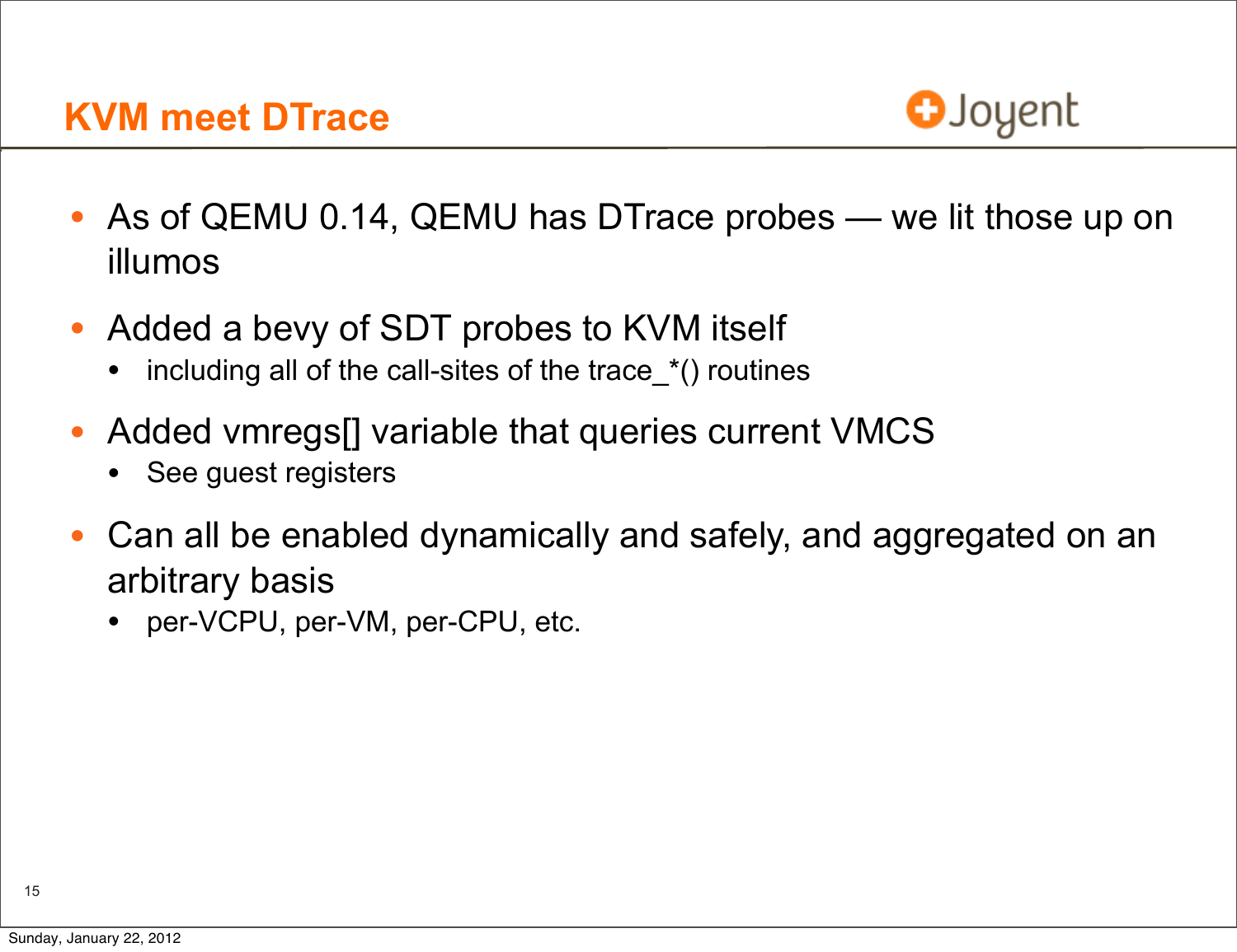

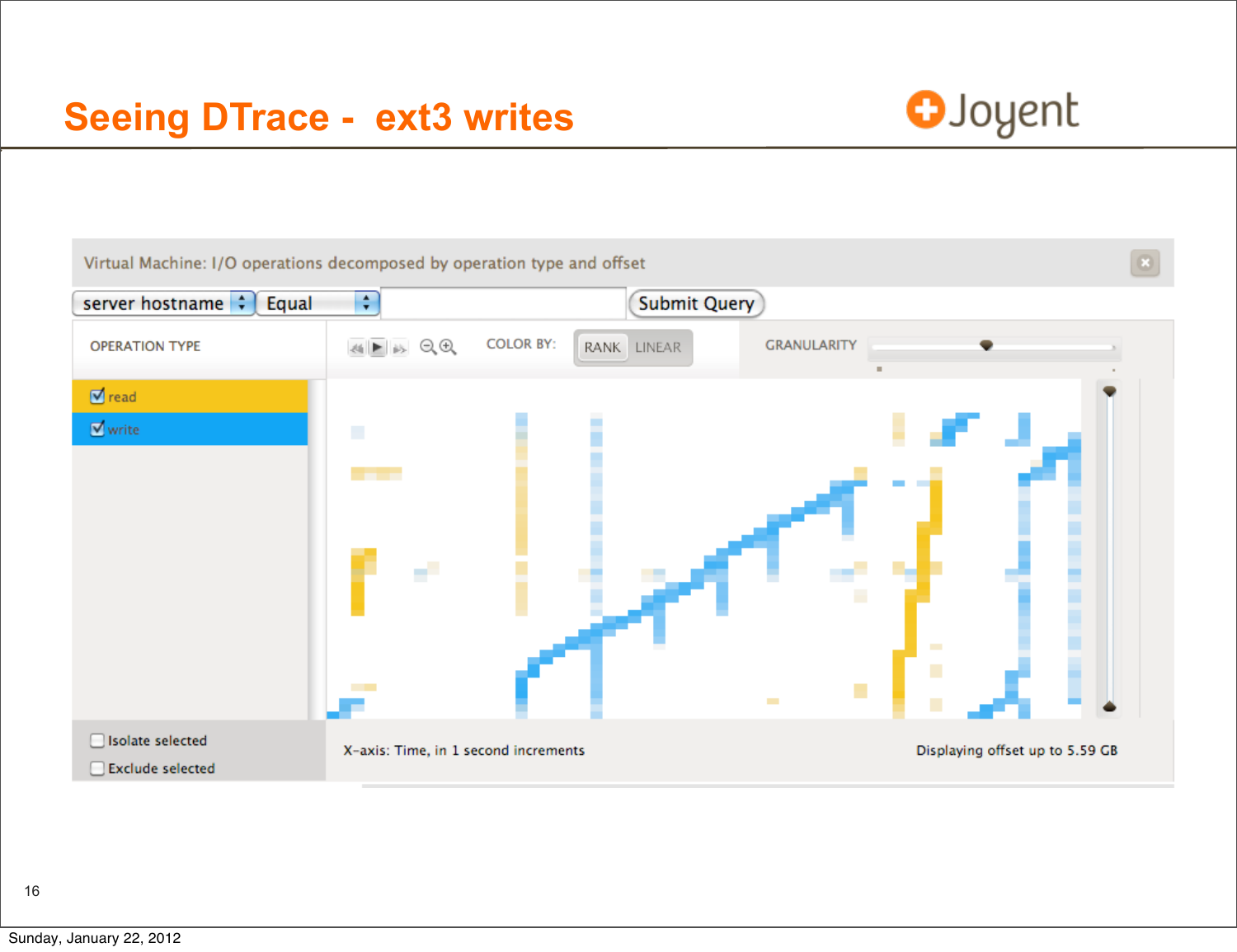

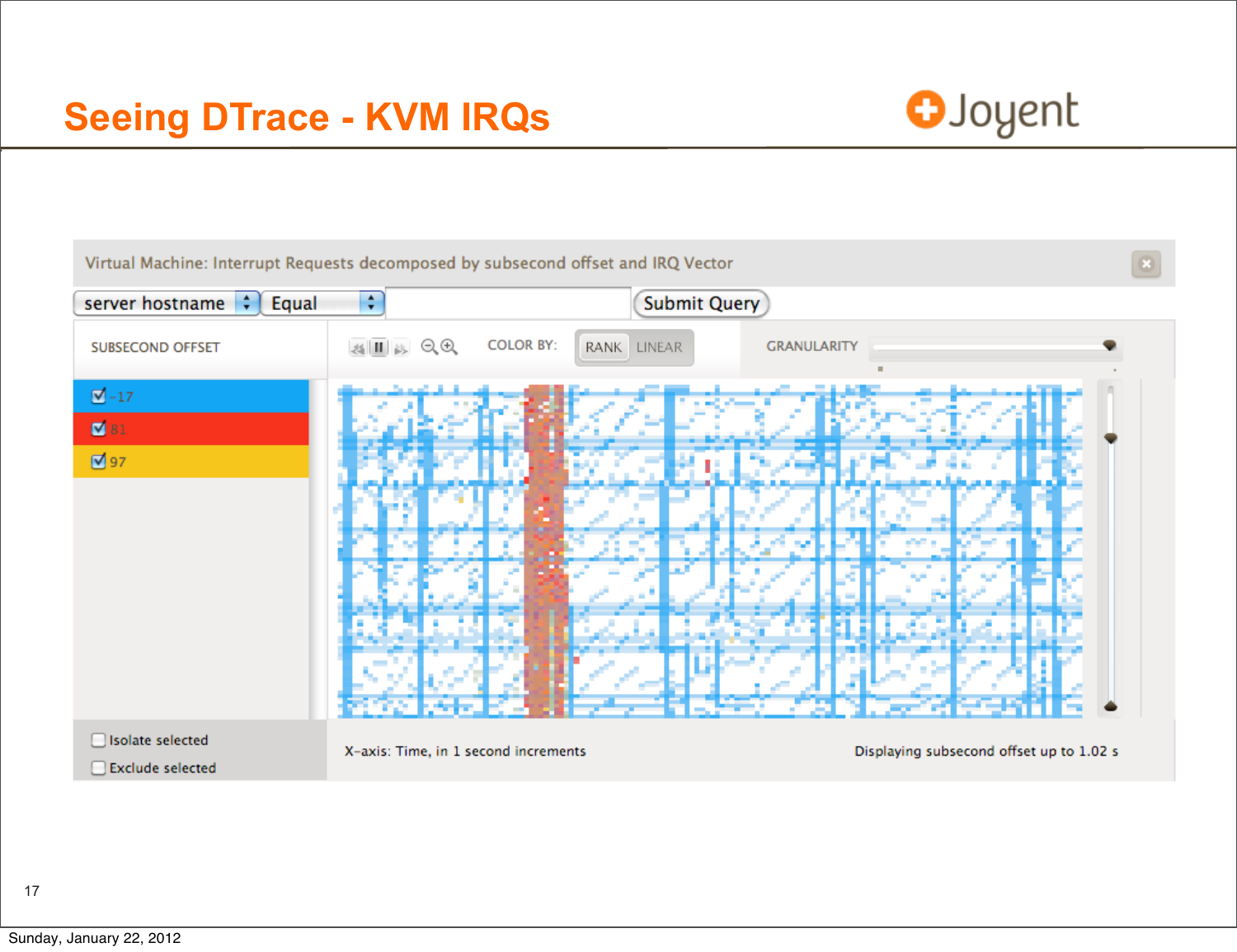# **Seeing DTrace - KVM Disk I/O Latency**

![](_page_17_Picture_1.jpeg)

![](_page_17_Picture_2.jpeg)

18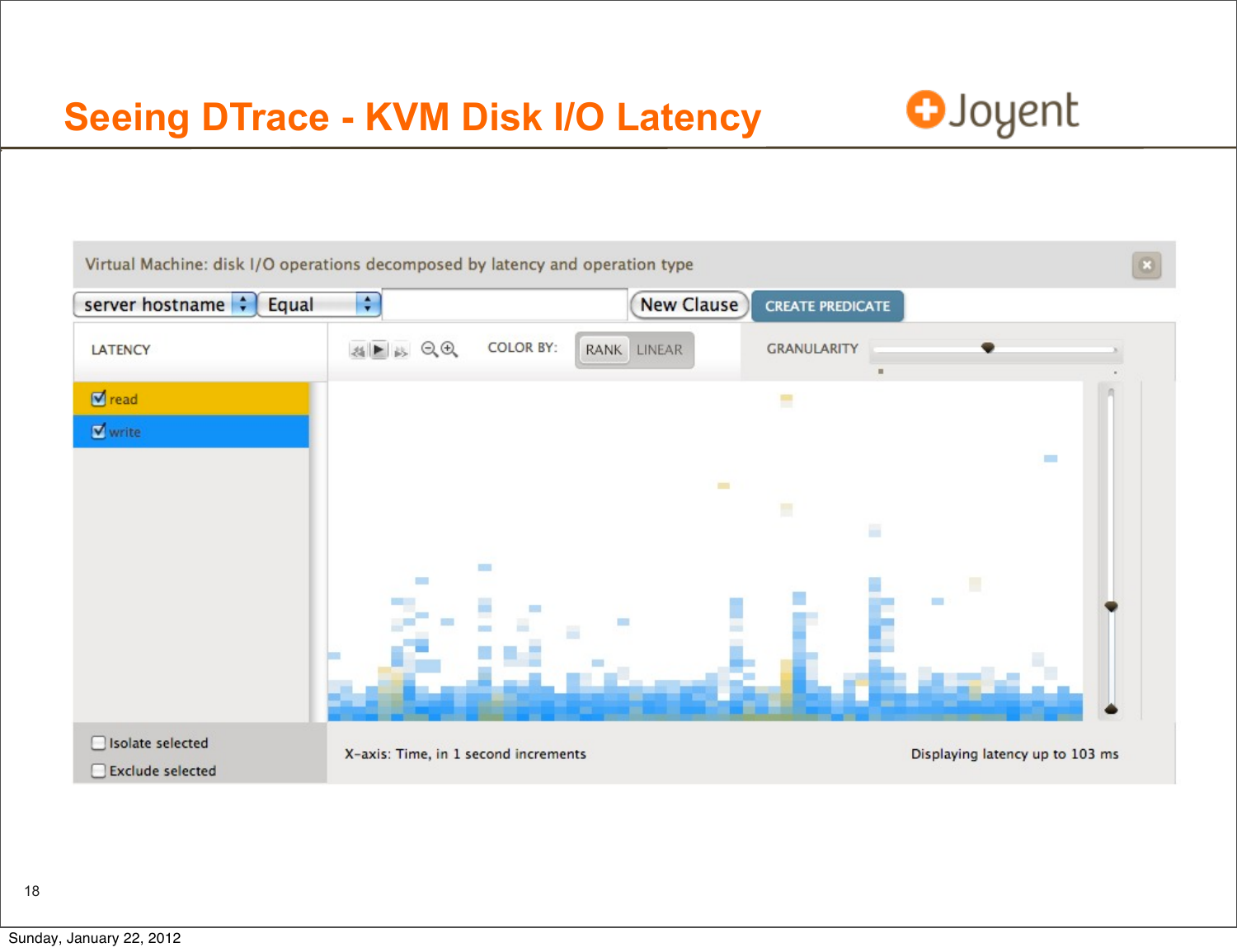## **Seeing DTrace - KVM CPU Sampling**

Total

![](_page_18_Picture_1.jpeg)

Virtual Machine: thread samples decomposed by VM MMU Context and subsecond offset predicated by zone name == 5217a591-6a82-4591-8b7a-983941bfe487  $\div$ **Submit Query** server hostname  $\left| \cdot \right|$ Equal 4 ト 3 QQ **COLOR BY:** RANK LINEAR **GRANULARITY** VM MMU CONTEXT  $\Box$  0x1df7c000  $\Box$  0x6363000  $\Box$  0x6619000 ■ 0x6768000 Ox67dd000 □ 0xffffff0d2bb83540 Oxffffff0d2bb88080  $\sim$ □ 0xffffff0d2bb8cac0 Oxffffff0d2bb8f500 Oxffffff0d2bb92040  $\overline{\mathbf{v}}$ □ Isolate selected X-axis: Time, in 1 second increments Displaying subsecond offset up to 1.02 s Exclude selected Distribution details at 20:40:36 GMT-0800 (PST) 528 ms - 551 ms **Ø** 0x67dd000  $\mathbf{1}$ Ø 0x6768000  $\mathbf{1}$ 

19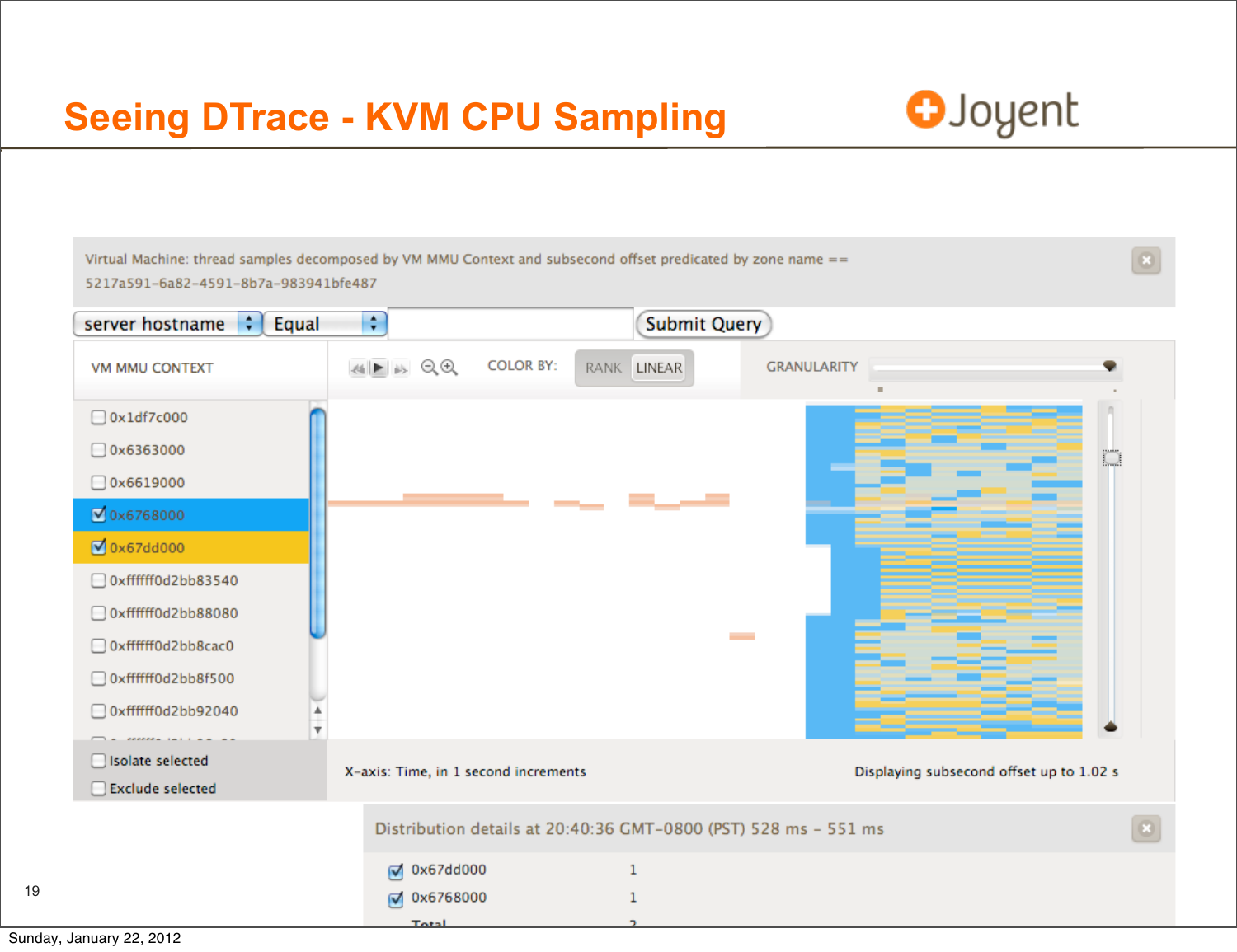## **What is DTrace doing?**

![](_page_19_Picture_1.jpeg)

- We sample the CPUs at 99 hz (can do higher rates)
- We read the guest's value of CR3 from the VMCS
- We aggregate with CR3 as the key
- The value is the distribution of when in the second

```
profile:::profile-99hz
\{@[(lltostr(vmregs[VMX_GUEST_CR3], 16))] =
          lquantize(((timestamp) % 1000000000) /
          1000000, 0, 1000, 10);
}
```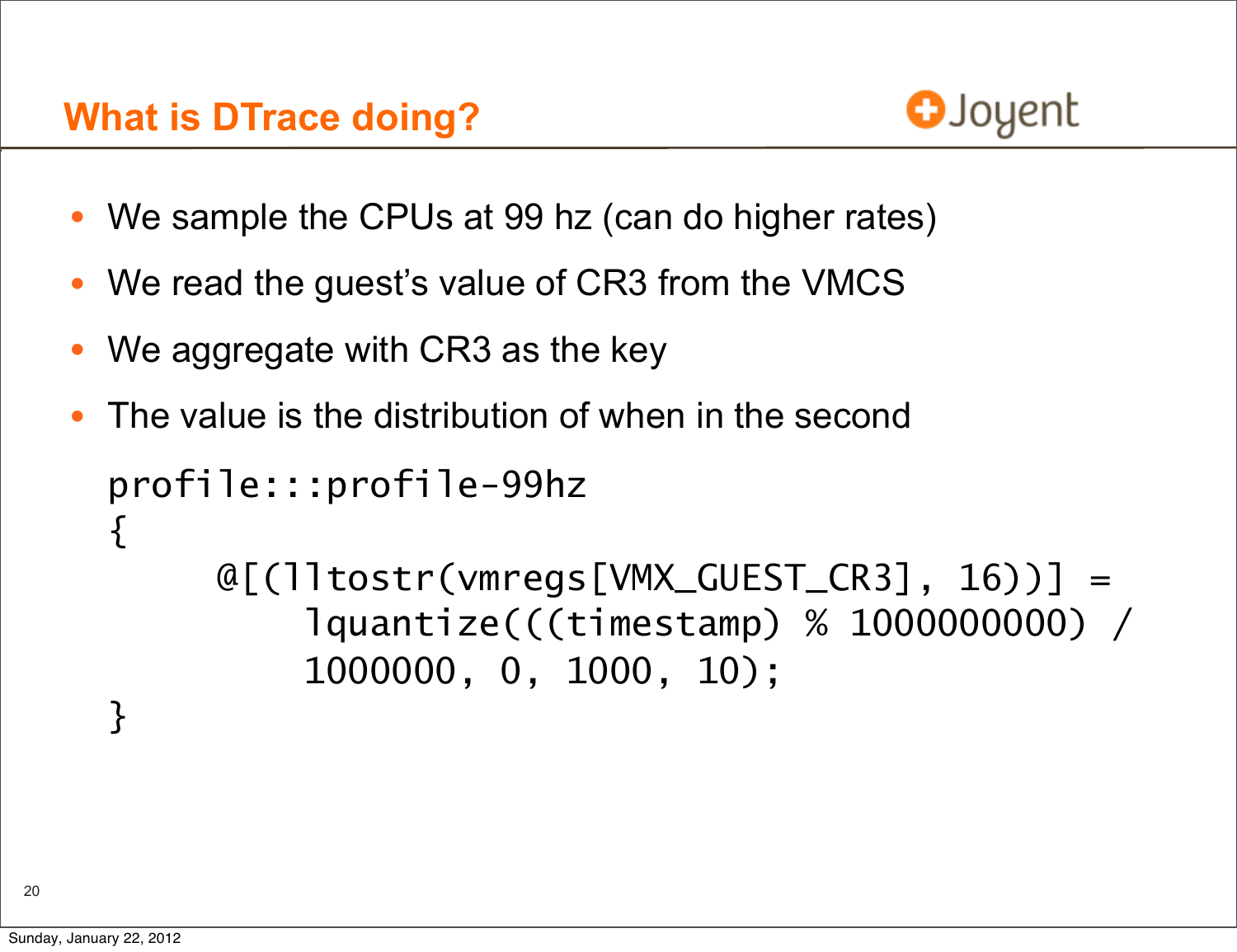![](_page_20_Picture_1.jpeg)

- Why can't we DTrace into the guest?
- Get a little help from the guest symbol table
- Add the knowledge of how to walk EPT
- What once were traps have to become VMEXITS
- It's all program text, just in QEMU's address space
- **Providers** 
	- vfbt Entry and return from function in the kernel
	- vsyscall Entry and return from system calls
	- vpid?! Trace guest userland processes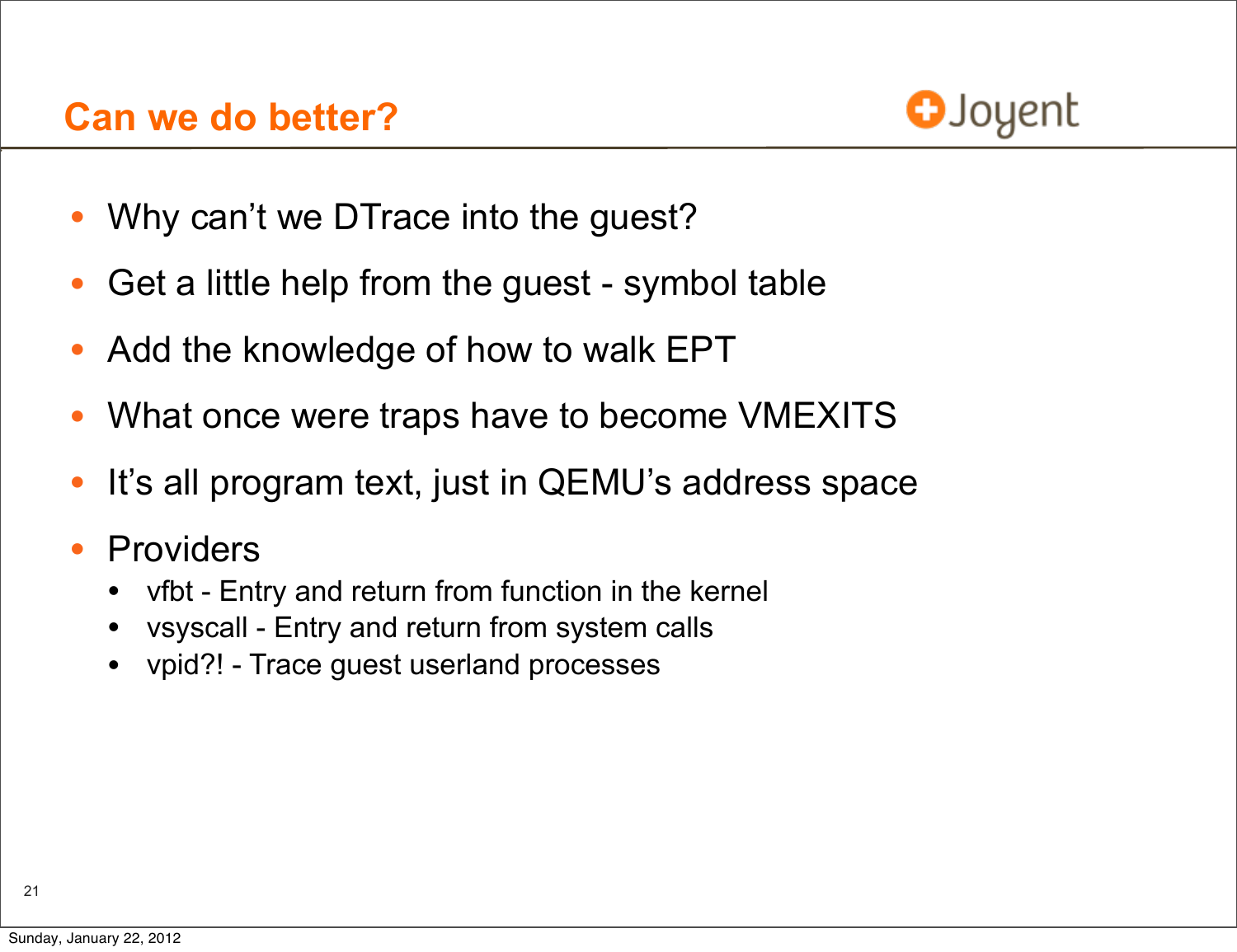**Wrapping up: SmartOS as a Hypervisor**

![](_page_21_Picture_1.jpeg)

- High-tenancy: SmartOS containers
- OS flexibility: KVM
- Highly observable with DTrace
- Strong Isolation and Protection
	- Zones and Crossbow
- Data is protected and easy to manage
	- Pooled storage and datasets
- Management tools vmadm